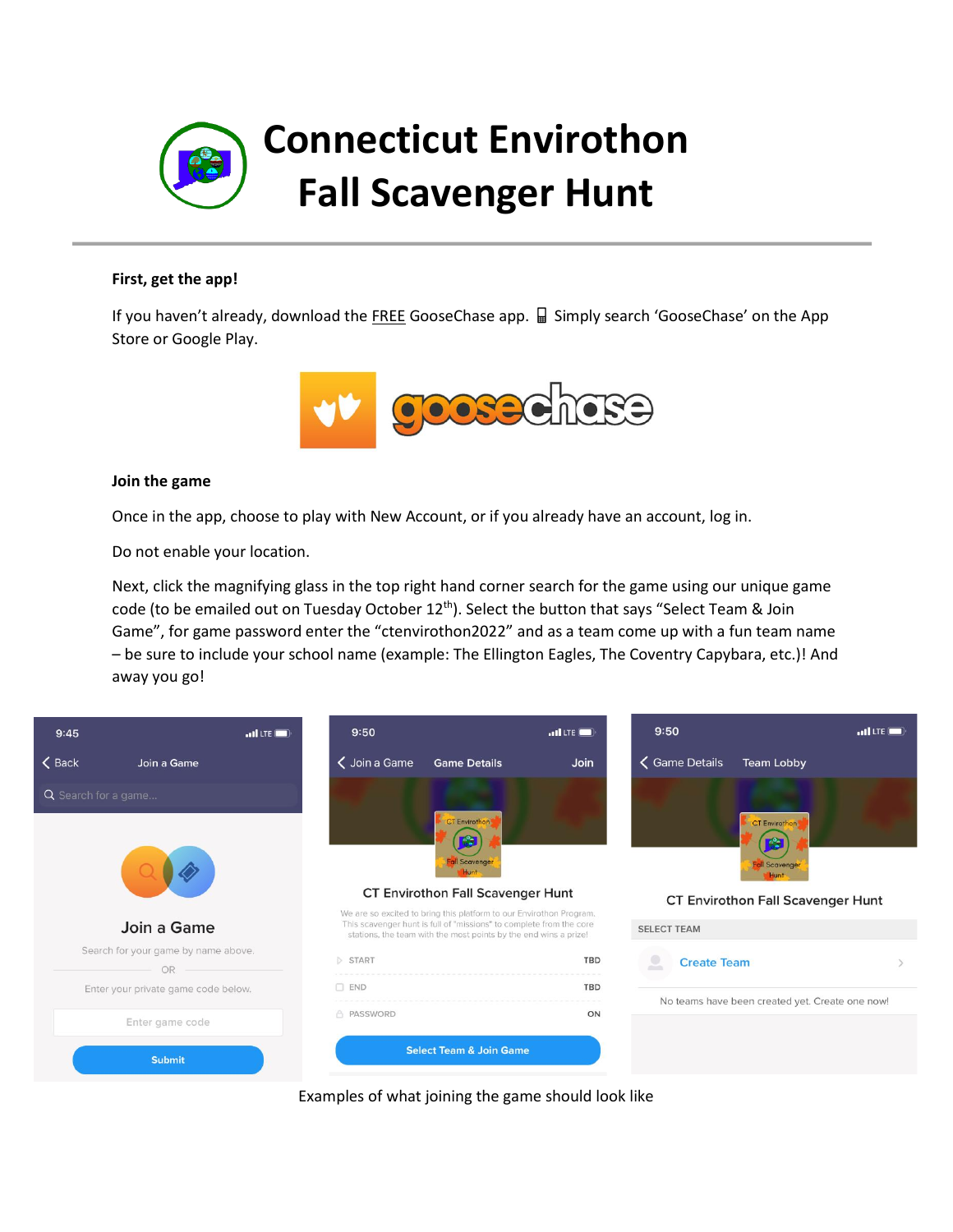# **Complete missions**

To earn points, choose a mission from the game list and follow the instructions. Mission types include photos, videos, checking-in at specific locations, or answering questions and riddles. Each Mission can only be completed once. Depending on participation, there may be 'double point days' to increase submissions!

Organizers can review submissions and reward bonus points for extra impressive ones! So get creative!

| 4:12                                                                                    |                                                                                                                              |               | <u>   승  </u>                       | 4:12                 |                                                                                                                       |                                                                                        |                                |
|-----------------------------------------------------------------------------------------|------------------------------------------------------------------------------------------------------------------------------|---------------|-------------------------------------|----------------------|-----------------------------------------------------------------------------------------------------------------------|----------------------------------------------------------------------------------------|--------------------------------|
|                                                                                         | <b>Envirothon Test Game</b>                                                                                                  |               |                                     |                      |                                                                                                                       | <b>Envirothon Test Game</b>                                                            |                                |
| Remaining<br>Completed                                                                  |                                                                                                                              |               |                                     | Remaining            | Completed                                                                                                             |                                                                                        |                                |
|                                                                                         |                                                                                                                              |               |                                     |                      | coloration of the Coral Snake. What type of<br>mimicry is this?                                                       |                                                                                        |                                |
|                                                                                         | <b>Plant Competition 1</b>                                                                                                   |               | 100 pts                             |                      | <b>Plant Competition 2</b>                                                                                            |                                                                                        | 200 pts                        |
| Find evidence of competition between plant $\rightarrow$<br>O<br>species. Take a photo! |                                                                                                                              |               |                                     |                      |                                                                                                                       | Using the photo from Plant Competition 1,<br>what resource(s) are the plants competing |                                |
|                                                                                         | Texture a soil!                                                                                                              |               | 100 pts                             |                      | for?                                                                                                                  |                                                                                        |                                |
| $\circ$                                                                                 | Texture a soil using the ribbon test, and post $\rightarrow$<br>a picture of your ribbon here!                               |               |                                     | $\circ)$             | <b>Rippling Along</b><br>200 pts<br>Find a riffle area in a nearby stream or creek $\rightarrow$<br>and take a photo! |                                                                                        |                                |
|                                                                                         | <b>Evergreen Quest 1</b>                                                                                                     |               | 200 pts                             |                      |                                                                                                                       |                                                                                        |                                |
| (o                                                                                      | Find an evergreen tree and snap a picture of $\rightarrow$<br>its leaves!                                                    |               |                                     |                      | <b>Macro Mayhem 2</b><br>Identify the macroinvertebrate you                                                           |                                                                                        | 300 pts                        |
|                                                                                         | <b>Evergreen Quest 2</b>                                                                                                     |               | 200 pts                             |                      | photographed in Macro Mayhem 1. What<br>order does it come from? What kind of wate                                    |                                                                                        |                                |
|                                                                                         | What species is your evergreen? How did<br>you identify it?                                                                  |               | $\overline{ }$                      | $\circledcirc$       | Soil BMP                                                                                                              | Find evidence of a best management                                                     |                                |
|                                                                                         | <b>Macro Mayhem 1</b>                                                                                                        |               | $200$ pts                           |                      |                                                                                                                       | practice to prevent or mitigate soil erosion.                                          |                                |
| (o                                                                                      | Find a macroinvet rebrate in a nearby river or $\rightarrow$<br>stream. Take a photo!                                        |               |                                     |                      | Make a short video showcasing the BMP an                                                                              |                                                                                        |                                |
|                                                                                         | <b>Mimicry</b>                                                                                                               |               | 200 pts                             |                      |                                                                                                                       |                                                                                        |                                |
|                                                                                         | The Scarlet Kingsnake evolved to mimic the<br>coloration of the Coral Snake. What type of<br>mimicry is this?                |               |                                     |                      |                                                                                                                       |                                                                                        |                                |
| $A_{-}$                                                                                 | <b>Plant Competition 2</b><br>Using the photo from Plant Competition 1,<br>what resource(s) are the plants competing<br>for? |               | 200 pts<br>$\overline{\phantom{0}}$ |                      |                                                                                                                       |                                                                                        |                                |
| <b>Missions</b>                                                                         | rl≡<br>n  <br>Feed<br>Rankings                                                                                               | Notifications | $\Lambda$<br>My Team                | ≤<br><b>Missions</b> | ď≡<br>Feed                                                                                                            | $n^{\text{max}}$<br>Rankings<br>Notifications                                          | $\Lambda_{\Lambda}$<br>My Team |

Examples from the National Envirothon Demo Game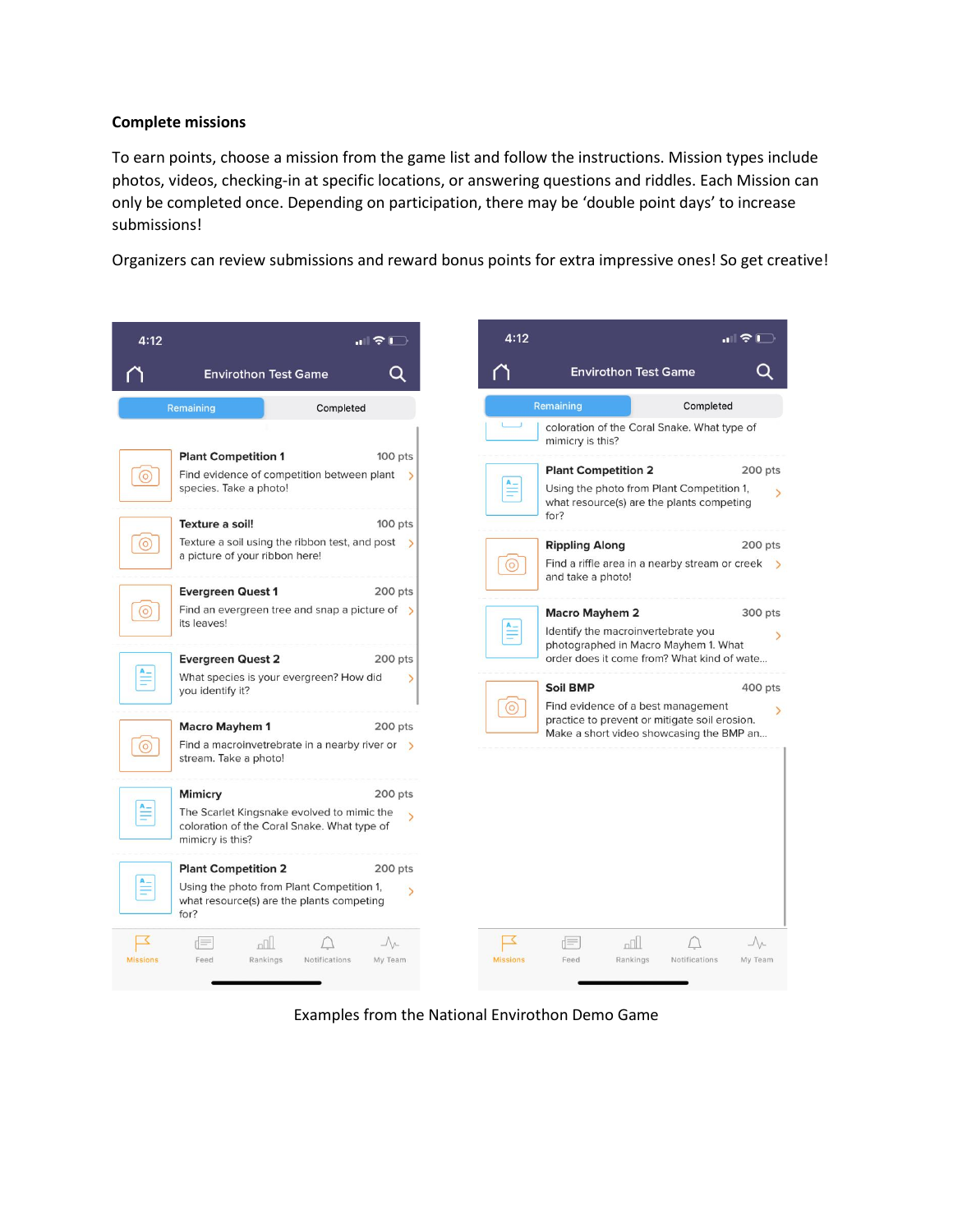# **See the action... live!**

Use the live activity feed to scope out the competition. You can pull inspiration from what others are doing, or give big thumbs up to the submissions you think are awesome. Every team will be able to see what other teams are submitting.

A real-time leaderboard means that at any given moment, you know exactly how you're doing and what needs to be done to win.  $\odot$ 



Examples from the National Envirothon Demo Game